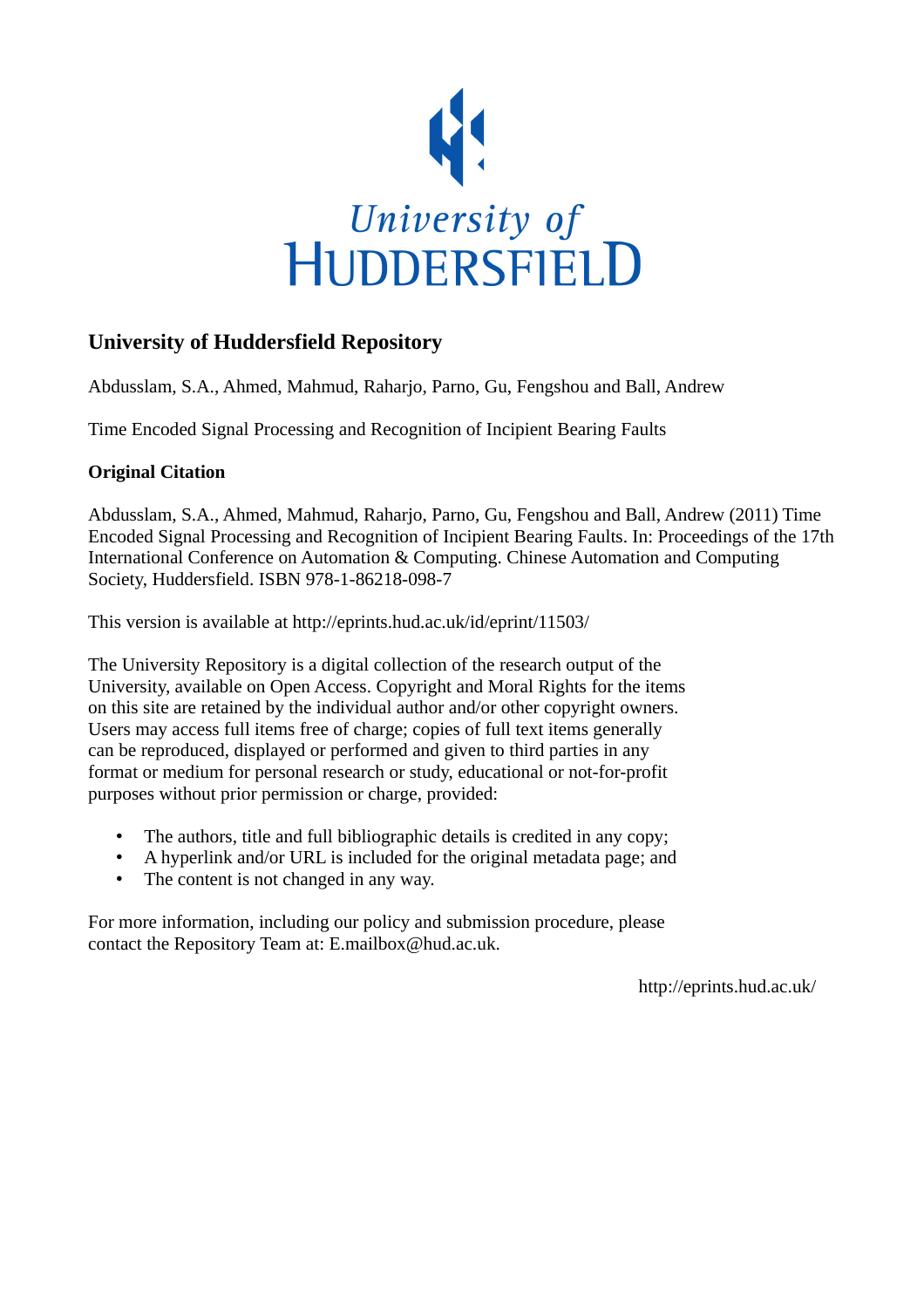## **Time Encoded Signal Processing and Recognition of Incipient Bearing Faults**

*S. Abdusslam***,** M. Ahmed**,** P. Raharjo, F. Gu, A. D. Ball University of Huddersfield, Queensgate, Huddersfield HD1 3DH, UK Corresponding author: S.Abdusslam@hud.ac.uk

*Abstract:* **Numerous techniques for rolling bearing monitoring have been presented recently but the challenge lies in finding a reliable and price efficient monitoring system capable of providing an early alarm of bearing defects, thus, the purpose of this paper is to develop a more advanced approach using vibration signal to bearings monitoring based on TESPAR (Time Encoded Signal Processing and Recognition), the results show that TESPAR analysis when applied on its own to raw data vibration signal from different bearing conditions does not produce significant results, however, when combined with envelope signal provides an enhanced and novel method for detection of incipient bearing faults** 

*Keywords: Rolling bearing, vibration monitoring, condition monitoring, early alarm, TESPAR analysis, epochs.* 

## I. INTRODUCTION

The implementation of machine condition monitoring (CM) has been growing significantly to enhance system performance and avert ruinous breakdowns. Numerous new CM methods have been proposed recently in which the key issue has been the application of efficient data analysis methods for precise determination of the machines' condition.

The paper reports a new technique to detect and identify bearing faults using TESPAR singly and in combination. TESPAR distinguishes the shapes of signal waveforms and differentiates between them. This paper reports an experimental investigation of bearing diagnosis using TESPAR with raw timedomain data, envelope analysis of the data and then combining TESPAR with envelope signal. Envelop analysis is particularly useful in extracting fault frequencies from bearings and, while using digital filtering and Fast Fourier Transforms (FFT) which require a large memory to contain all the sampled data, has produced useful results. It was chosen to combine with TESPAR because both techniques identify patterns in the data sets and thus complement each other [1].

This paper assesses the performance of the three methods for a roller bearing with three incipient faults seeded into it. It is shown that, using bearing vibration signals the combination of TESPAR and envelope analysis attains classification results that cannot be reached by either method alone.

### II. TIME ENCODED SIGNAL PROCESSING AND RECOGNITION (TESPAR)

TESPAR is a digital language that originated as a means of coding signals for speech recognition [4]. TESPAR depicts signal waveforms according to its real and complex zeros based on a mathematical waveforms representation which is different from conventional CM techniques.

TESPAR quantisation procedure has been developed to code signals according to the period between two consecutive zero-crossings and the shape of the curve thus contained [6, 7]. This period is named an epoch. Every epoch can be illustrated by two parameters: D (duration - number of samples in the epoch) and S (shape – determined by the number of minima or maxima contained in the epoch). Fig. 1 shows an epoch encoded into its TESPAR parameters where D=17 and  $S=2$ .



Figure 1. TESPAR single epoch with D=17, S=2

Most signal waveforms can be coded into a limited sequence of numerical descriptors known as the TESPAR symbol stream [8, 9], normally from 1 to 28. In fact 28 symbols have been found to be sufficient to describe most signals adequately. The symbol sequence can be characterised in two ways: A one-dimensional "S-Matrix" vector or two-dimensional vector which is named the "A-Matrix".

The S-matrix can be defined as the TESPAR symbols that record the number of times each TESPAR alphabet symbol occurs in the TESPAR symbol stream, and the A-matrix can be defined as a two-dimensional 28x28 vector matrix that records the number of times each pair of symbols in the alphabet appears n symbols apart in the symbol stream. The A-matrix expresses the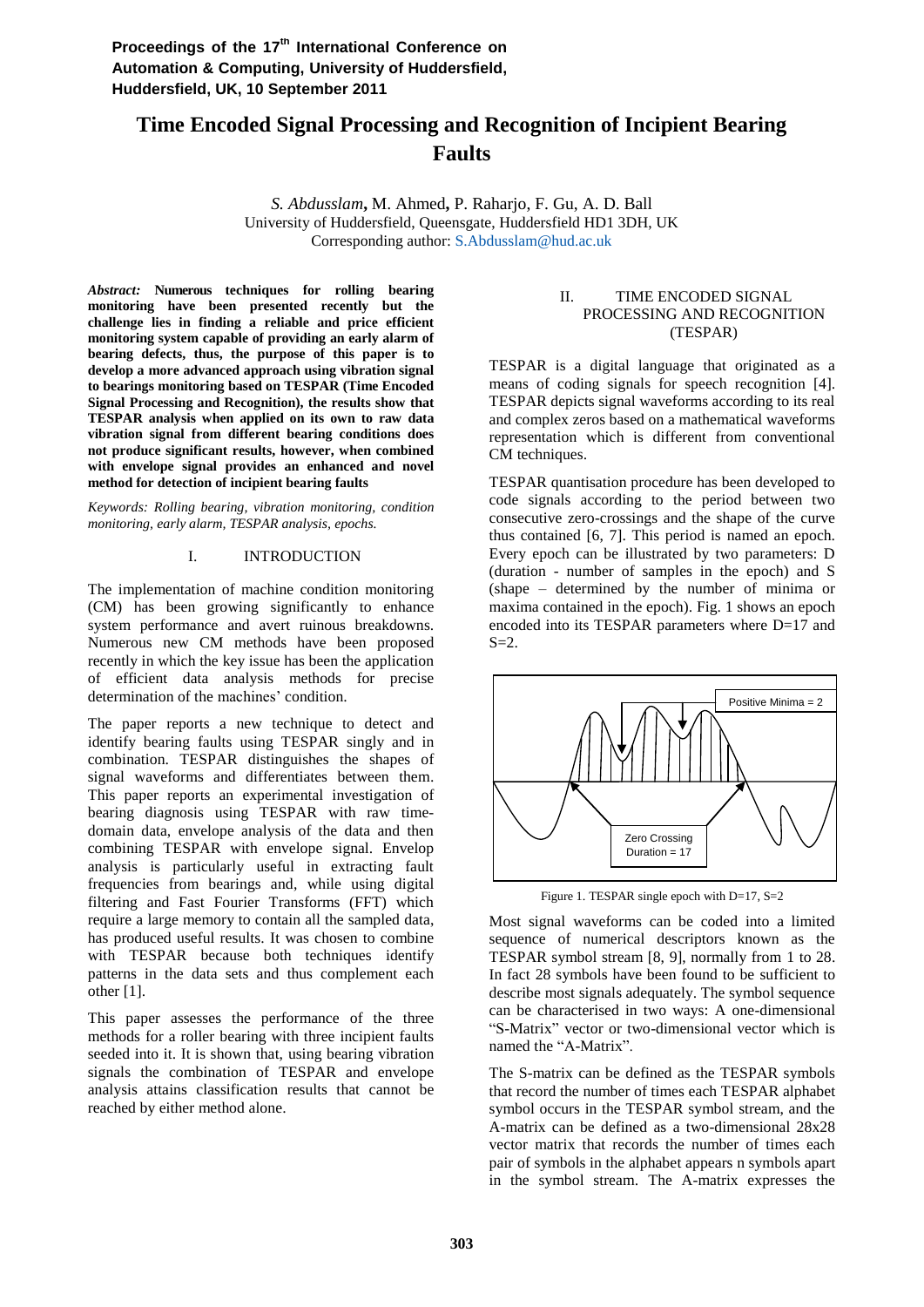temporal relationship between pairs of symbols [7] and because parameter n represents the delay between symbols it provides frequency information. Slowly oscillating patterns have  $n > 10$  while higher frequency patterns have  $n < 10$  [10].

In practice for most signal waveforms the TESPAR symbol stream is a limited sequence of numerical descriptors significantly less than 28 [8, 9].

#### III. BEARING TEST FACILITIES

To assess the use of TESPAR in bearing fault detection, bearing vibration data was acquired from the bearing test rig shown in Fig. 2. This consists of a 3-phase electrical induction motor combined with a dynamic brake; the stator is free to move so that torque measurements may be taken. The motor is connected to the brake through 3 shafts that are connected by two pairs of matched flexible couplings. These three shafts are held in two bearing housings, one has a cylindrical roller bearing type N406 and the other is a double row self-aligning type 22208 EK. It is the roller bearing that is tested with different faults.



Figure 2. Bearing test rig

Table I lists the specification of the roller bearing. It is a common bearing used for high radial loads. This kind of bearing is convenient for this type of research because different faults can be easily simulated, and each fault has its characteristic frequencies.

Table I. Bearing N406 specification

| <b>Elements</b> | <b>Dimension</b> | <b>Characteristic Frequency</b> |
|-----------------|------------------|---------------------------------|
| Roller diameter | 14mm             | Outer race $= 83.3 Hz$          |
| Rollers' number |                  | Roller element $= 48.3$ Hz      |
| Contact angle   |                  | Inner race $= 134.4$ Hz         |
| Pitch diameter  | 59mm             | Cage frequency=9.5Hz            |

In this paper, a healthy bearing was compared with three identical bearings, each with a fault introduced to outer race, inner race and roller element respectively. The four bearings were tested at shaft rotational speed of 1420 rpm (frequency 23.6Hz) under 50% of torsion load from a DC motor of a maximum 4.0 KW, and 5 bar of radial load that is equivalent to 433 Nm load. The faults were small scratches of 30% of the bearing width and 0.1 mm in depth which was introduced to the outer race, inner race and the roller element of three tested bearings, each bearing is with one fault. These faults are considered as incipient faults because it causes no influence on the operating performance.

#### IV. DATA SETS

Four experiments were performed to acquire data for four bearing conditions: healthy, inner fault, outrace fault and roller fault. Each experiment acquired data at a sampling rate of 62.5 kHz. The data length for each test was 960,000 points.



Figure 3. Raw data for a health and three small different faults

To evaluate the quality of the data, commonly used spectrum analysis is performed on the datasets which exhibit little information of the bearing in the time domain because of high noise contamination. Fig. 3 shows the data spectrum of raw data for the healthy and three small different bearings' faults. It shows that the signal is dominated by the shaft frequency at 24.3 Hz and its high order harmonics and it is difficult to identify the bearing feature frequencies from the spectrum. This shows that the bearing signal is very weak components and need to be enhanced so that the performance of TESPAR can be evaluated with good confidence.

It is well know that the most popular method for bearing monitoring is envelope analysis. Fig. 4 shows the envelope spectrum of the datasets in the frequency band from 8kHz to 15kHz. The spectra of the roller and the inner race faults are quite clear as shown in Fig. 4(c) and Fig. 4(d) respectively. The roller and the inner race characteristic faults" frequencies are identified at 48.3 Hz and 134.4 Hz respectively.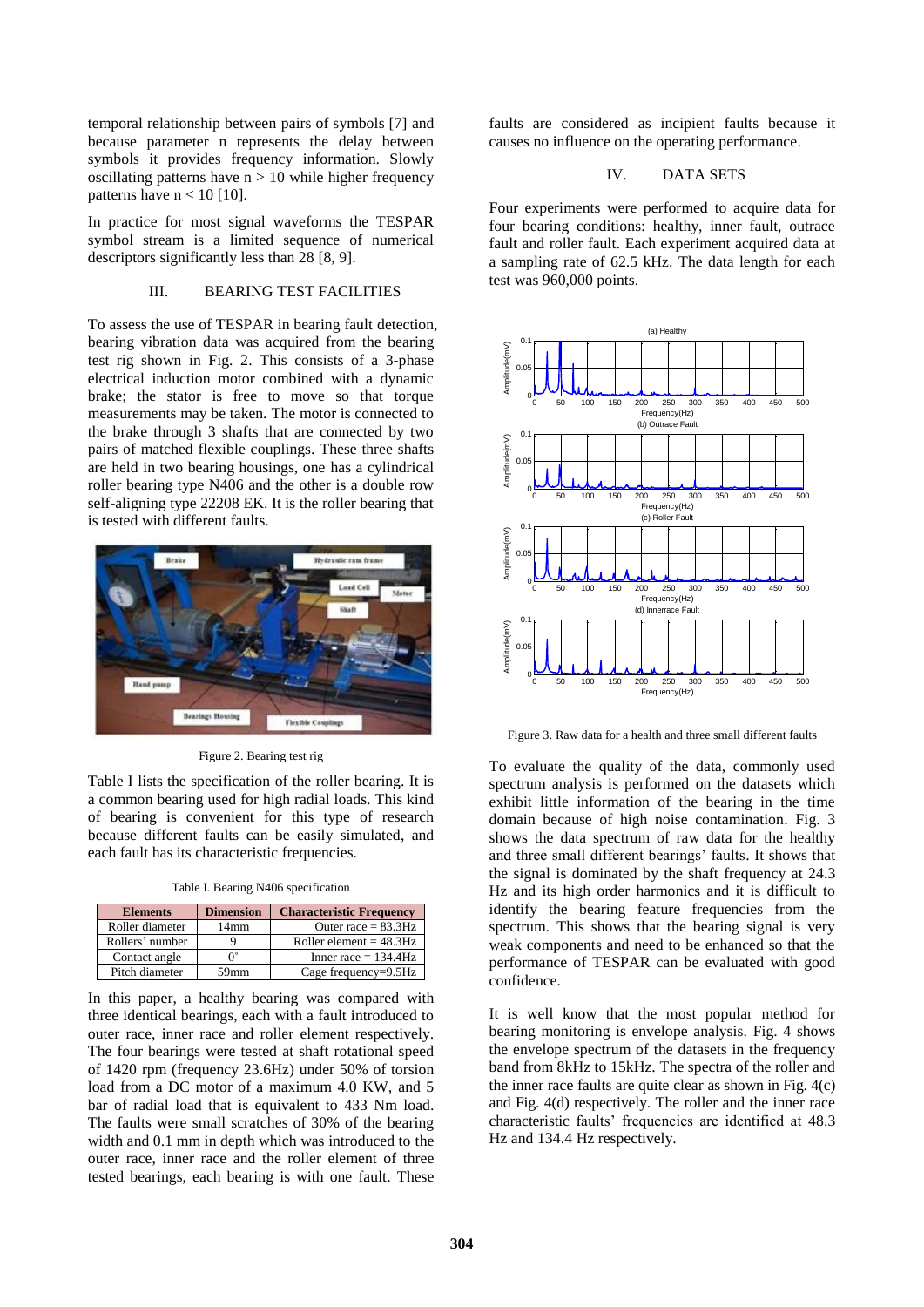

Figure 4. Envelope spectrum for a health and three different faults

When a bearing has no fault it usually has very small vibration amplitudes in the time domain. Moreover, the characteristic frequencies cannot be seen in envelope spectrum. This can be illustrated by the blue solid line in Fig. 4(a). Compared with faulty case in the same plots, the envelope spectrum from the healthy bearing is very flat, i.e. no clear spectral lines can be seen. In Fig. 4(b) the spectra, represents the tiny outer race fault, seems to be smooth and there is insignificant amplitude which cannot be seen easily from the figure.

### V. TESPAR ANALYSIS OF RAW DATA

Having confirmed that the vibration data sets include bearing faults information, they were encoded into their TESPAR symbol streams and then their S and A-Matrices were constructed by a programme written in the Matlab platform. To make comparison between different cases, the Matrices are normalised to the total number of symbols. In total, there are four sets of S-Matrices and four A-Matrices corresponding to healthy, outer race fault, roller fault and inner race fault respectively. In addition, both the raw data and the envelope data are explored with TESPAR to evaluate its noise sensitivity.

#### *A. TESPAR S-Matrices for raw data*

Comparison of the S-Matrices in Fig. 5 shows that there is a difference on TESPAR symbols 2 and 6 that is consistent with fault conditions. In particular, the occurrence rates of symbol 2, 3 and 6 are different between four bearing cases. Based on these differences,

the faulty cases can be identified completely. This means that 3 feature parameters can be used directly to diagnose the faults.

However, the occurrence rates of other symbols do not show a consistent change and not suitable for separating the fault cases.



Figure 5. TESPAR S-Matrices for raw data of a healthy and three different faulty bearings

#### *B. TESPAR A-Matrices for raw data*

The A-Matrix represents the waveform in twodimensions, for the case n=2 the matrix shows the number of pairs two steps apart. The n attribute is known as the delay between symbols. Here  $n = 2$ , but many other A-Matrices can be formed from the same waveform by changing the value of n.

Fig. 6 shows the A-Matrices of the same bearing conditions. The patterns for the outer race and the roller faulty bearings appear very similar, where the other patterns are markedly different. From this data set is would be difficult to detect incipient outer race and roller faults using the A-Matrix.

It should be noted however, that the A-Matrix for the inner fault showed quite different pattern for the four bearings which suggests that use of the TESPAR A-Matrices with raw data could be used to detect this particular faults.

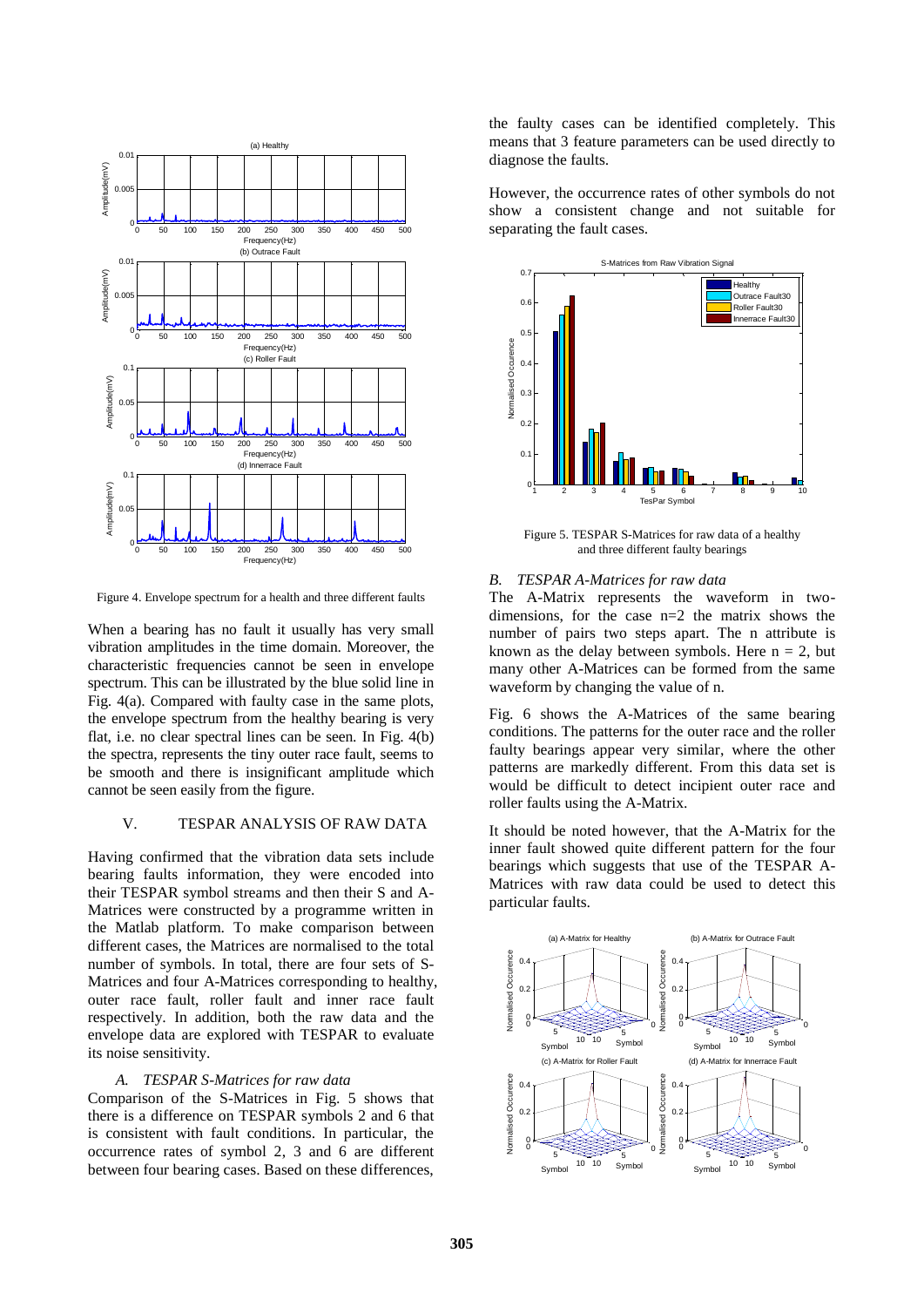Figure 6. TESPAR A-Matrices for raw data of a healthy and three different faulty bearings

#### VI. TESPAR ANALYSIS WITH ENVELOPE SIGNAL

Fig. 4 shows that envelope analysis alone did not show any significant difference between the healthy bearing and the incipient outer race faulty bearing.

#### *A. TESPAR S-Matrices for envelope signal*

Fig. 7 shows the S-Matrices patterns for the combined TESPAR-envelope analysis for the reference bearing and for three different initial fault locations. Both the differences between individual symbol values and between the overall trends for the healthy bearing and the bearing with different incipient faults' locations are highly significant.

Fig. 7 shows unambiguously that the S-Matrix patterns allow clear differentiation of the healthy bearing from the incipient faulty bearings in particular the initial outer race fault which was not detected by envelope analysis independently.

However, it is also possible, based on Fig. 7 to differentiate between the initial bearings fault by using the relative values at  $s = 2, 5, 6$  and 8 which show the best features.



Figure 7. TESPAR S-Matrices for envelope signal of a healthy and three different faulty bearings

#### *B. TESPAR A-Matrices for envelope signal*

The patterns are discernible in the A-Matrices shown in Fig. 8, they provide clear and obvious differences for the separation between the healthy bearing and the bearings with three different initial fault locations.



Figure 8. TESPAR A-Matrices for envelope signal of a healthy and three different faulty bearings

Trends in the patterns in A-Matrices shown in Fig. 8 provide very good features to separate fault locations. The healthy pattern has the highest amplitude where the small faulty bearings have much lower amplitudes. The outer race faulty pattern acquired higher amplitude than the other faults; in particular the inner race faulty pattern gained the lowest amplitude.

Therefore, with the introduction of faults the position of the peak changes between the different conditions as displayed in Fig 9. Since the fault causes the peak to change both in position and magnitude such changes will definitely detect incipient faults.



Figure 9. TESPAR A-Matrices for envelope signal of a healthy and three different faulty bearings from different angle

#### VII. CONCLUSION

The TESPAR performance in monitoring bearing faults has been assessed with raw data and combined with envelope signals. The results attained from TESPAR and raw signals show that S-Matrices permit fault detection; however, the A-Matrices cannot produce a full diagnosis of the data for classifying fault types. By contrast, the use of TESPAR with envelope analysis both S and A-Matrices allow full defects separation. Hence, this method is most promising and results were obtained show that the combined TESPAR with